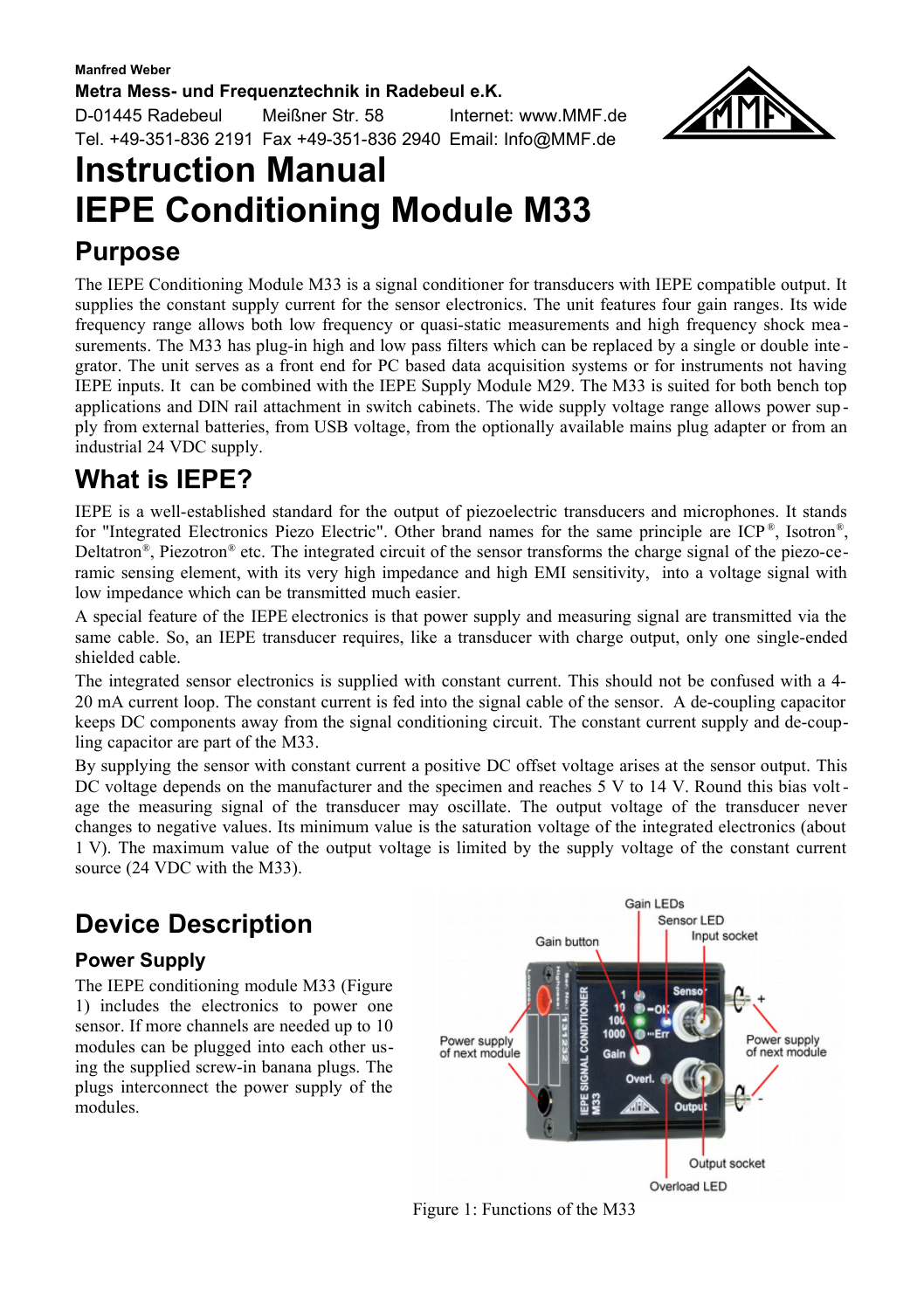The M33 needs for operation a DC supply voltage between 5 and 28 V which can be, for example:

- 24 VDC industrial networks
- The optionally available mains plug adapter PS1600 for up to 5 M33
- USB voltage  $(5 V)$
- Batteries from 5 VDC up

Power supply is connected via a DIN 45323 coaxial socket with the positive terminal at the inner contact. Alternatively the two banana sockets can be used to supply the M33 (polarity shown in Figure [1\)](#page-0-0). The M33 is protected against false polarization and power transients up to 60 V. Isolation is provided between supply voltage and signal ground.

#### **Sensor Indication**

The M33 has a triple IEPE status indication by the blue LED "IEPE":

- LED permanently on: Sensor voltage in the valid range from 1 to 20 V
- LED flashes at 1 Hz: No sensor connected, sensor or cable broken
- LED flashes at 4 Hz: Sensor voltage below 1 V, sensor broken or cable shorted

#### **Gain**

The amplification factor can be selected by a push button between 1, 10, 100 and 1000. It is indicated by LEDs. The last gain setting is restored after switching power off and on.

You can lock the push button if you keep the button pressed while connecting power supply. The key lock can be released by connecting power again with the push button pressed.

An overload condition at the output or within the signal path is indicated by the LED "Overl.".

#### **Filter and Integrator Modules**

Sockets for high pass modules of FB3 type and low pass modules of FB2 type are provided. Alternatively single (FBV) or double integrators (FBD) can be inserted to measure velocity or displacement with an accelerometer.

To replace filter modules remove the four screws of the side walls and remove the cover. Figure [2](#page-1-0) shows the filter sockets inside. Pin 1 is marked on the filters and on the printed circuit by an arrow. A low pass module is needed for operation. If no high pass module is used the jumper "HP off" has to be placed. In this case the lower frequency limit will be 0.2 Hz.

You can also insert integrator modules instead of the high and low pass filters. The jumper has to be removed when integrators are used.

The M33 case has two fields to attach filter labels on the outside.



Figure 3: Filter and integrator modules

<span id="page-1-0"></span>Figure 2: Filter/integrator sockets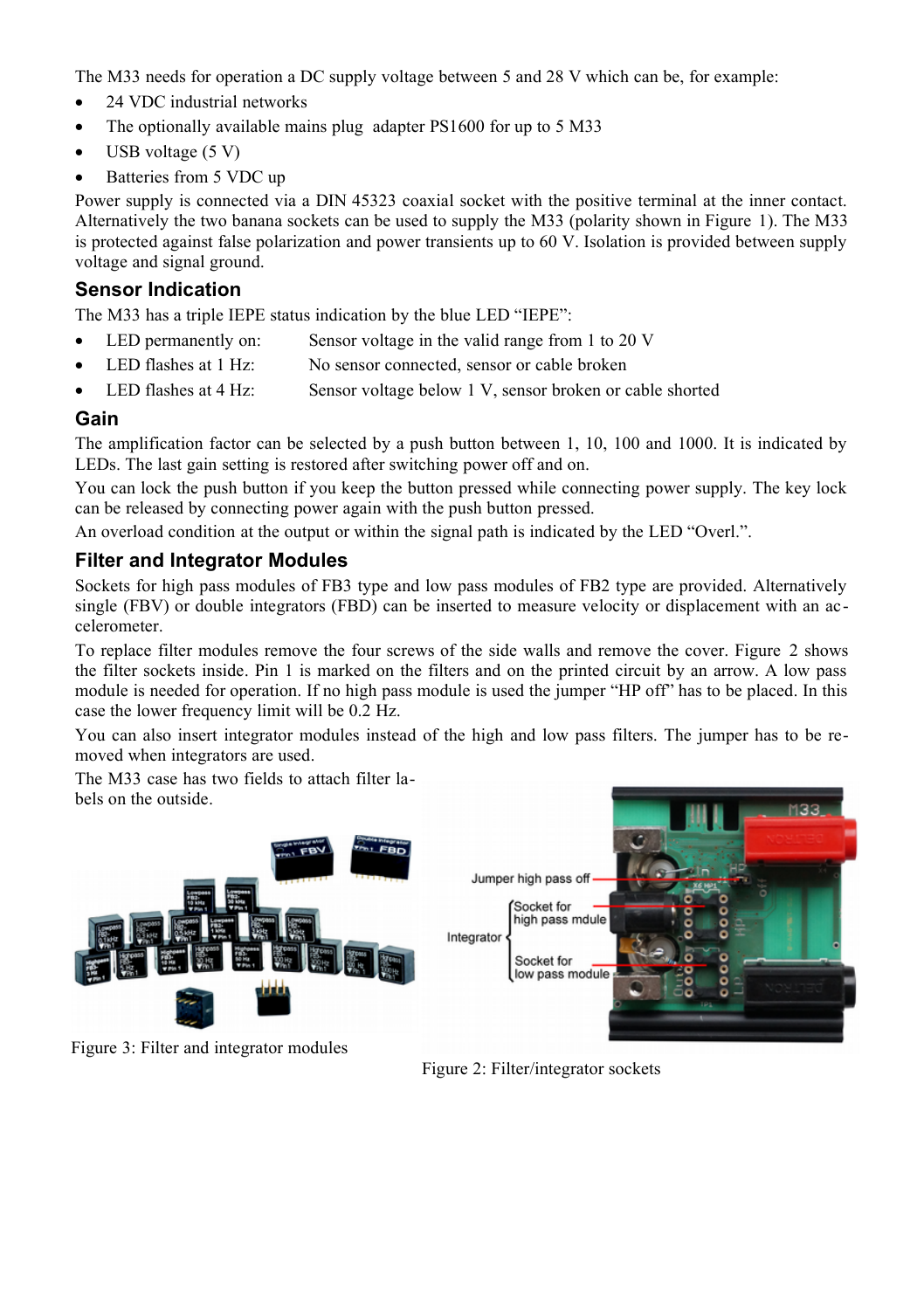Figures [4](#page-2-1) to [6](#page-2-0) show the amplitude response of the available filters and integrators. The integrators FBV and FBD have a gain of 10 at the radian frequency of 100 s<sup>-1</sup> (15,915 Hz). With the single integrator FBV the gain is inversely proportional to the frequency, with the double integrator FBD it is inversely proportional to the square of the frequency. The integrators include high pass filters of 3 Hz (FBV) and 5 Hz (FBD). Low pass filters are not included.



<span id="page-2-1"></span>Figure 4: Amplitude response of low pass filters



Figure 5: Amplitude response of high pass filters



<span id="page-2-0"></span>Figure 6: Amplitude response of integrators

#### **Installation**

The DIN rail adapter "M29+33DIN" is offered as optional accessory. It is attached to the unit by two M3 screws as shown in Figure [7.](#page-2-2)

<span id="page-2-2"></span>

Figure 7: DIN rail adapter M29+33DIN